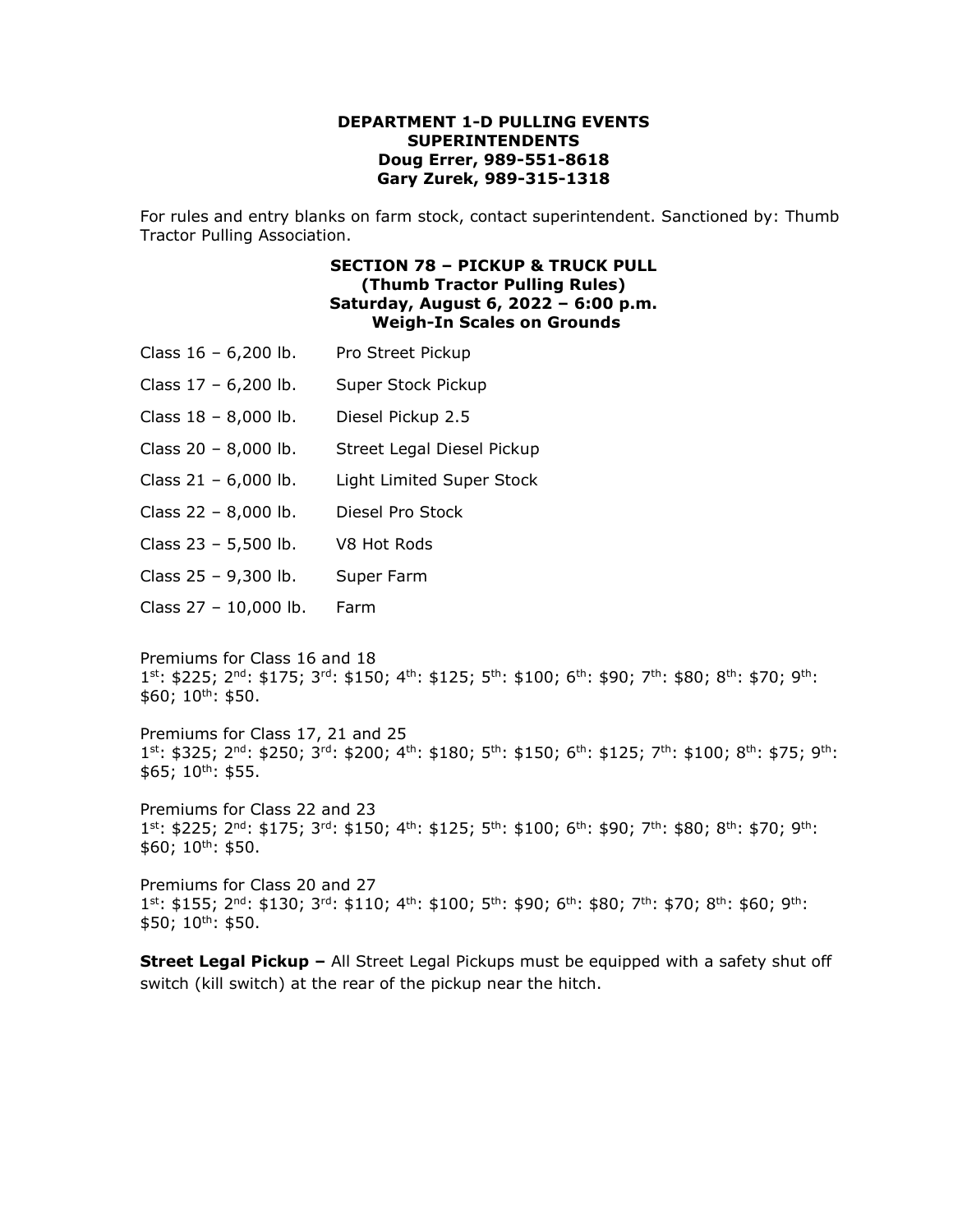#### **DEPARTMENT A HORSES**

### **DIVISION I – HITCH CLASSES SUPERINTENDENTS Robby Iseler 989-550-2490 Kevin Langley 989-551-7673**

#### **SHOW DATE**

#### **Friday, August 5, at 6:00 p.m. and Saturday, August 6, at 5:00 p.m.**

- 1. Entry fee is \$20.00 per exhibitor. All parties making entries in the department will be charged the rate of \$5.00 stall fee and \$5.00 per class.
- 2. **Entries must be made to the fair office before 6:00 p.m., Thursday, June 23. They may be mailed to Huron Community Fair, P.O. Box 274, Bad Axe, MI 48413**
- 3. Hitch Class horses are to arrive between 12:00 noon and 3:00 p.m. on Thursday, August 4.
- 4. No entries of any class will be accepted on show days.
- 5. Entries will be limited to two (2) per exhibitor in any one class.
- 6. Ages of animals shall be computed from December 31, of the current year.
- 7. In case such party fails to show his animals when same shall be called for, no premium will be paid.
- 8. No premium will be awarded when the animal is not worthy, even though there is no competition.
- 9. All animals must always remain in their stalls except during judging, exercise and wash times which shall be posted by fair management. Animals are to be always led to and from wash and exercise areas.
- 10. Horses will be released on Saturday, August 6, after hitch classes compete.
- 11. Infraction of these and other barn rules directed by the Superintendent in charge may result in dismissal of exhibitor and animal from the fairgrounds with all premiums forfeited.
- 12. Proper attire and exhibitor number must be worn in all classes.
- 13. Enter at your own risk. All owners should have general liability insurance. The fair assumes no liability.
- 14. All horses-owners on the grounds fair week will be responsible to clean the stalls before leaving the fair.
- 15. Current negative Coggins Test must be on file in the fair office.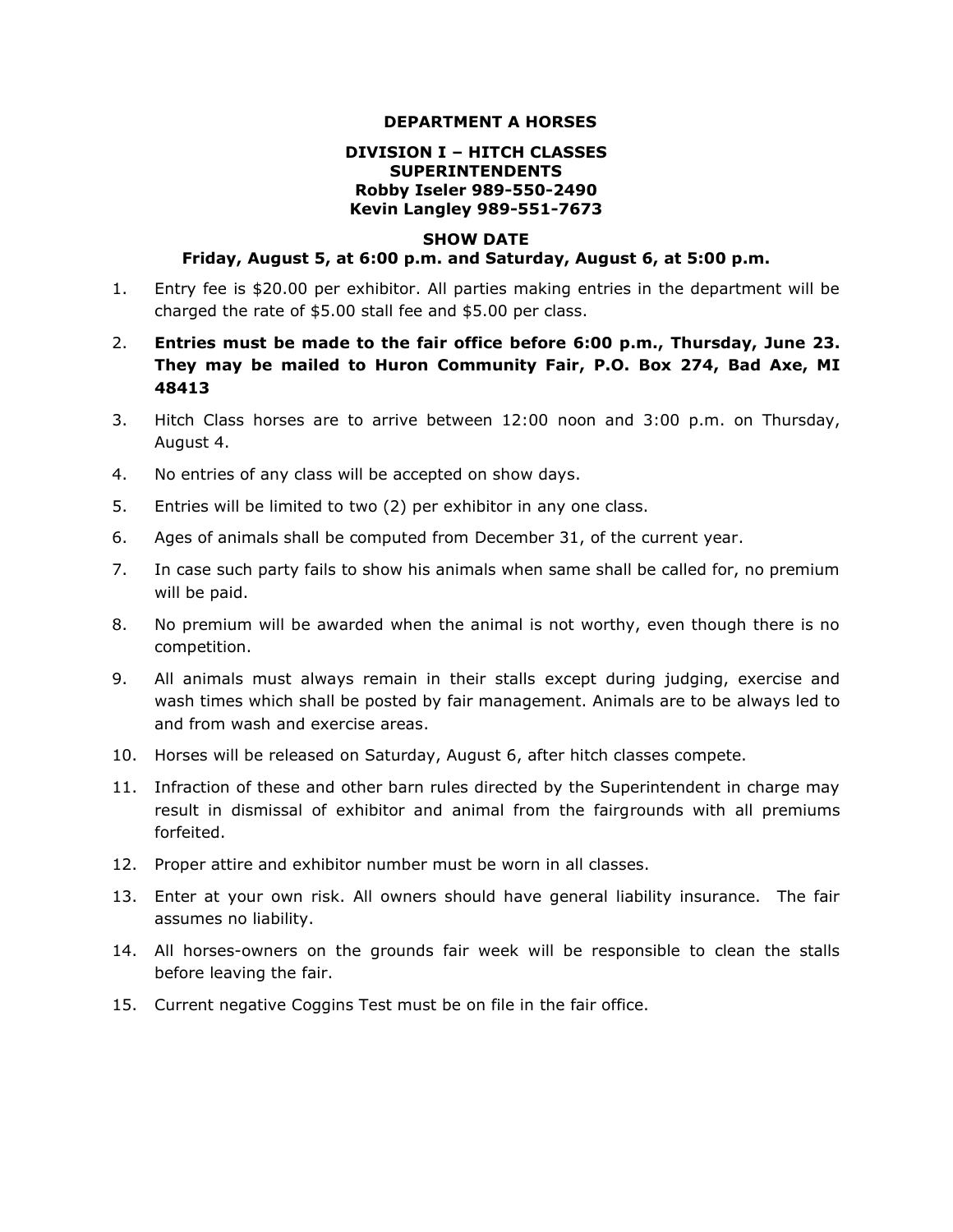### **SECTION I All classes are open to Draft and Haflinger Classes 76 – 81 to be held on Friday, August 5, 2022**

| Class |                     | 1 <sub>st</sub> | 2 <sub>nd</sub> | 3rd  |
|-------|---------------------|-----------------|-----------------|------|
| 76.   | Single Hitch Women  | \$25            | \$20            | \$15 |
| 77.   | Single Hitch Men    | \$25            | \$20            | \$15 |
| 78.   | Single Hitch Youth* | \$25            | \$20            | \$15 |
| 79.   | <b>Tandem Hitch</b> | \$25            | \$20            | \$15 |
| 80.   | Pleasure Driving    | \$25            | \$20            | \$15 |
| 81.   | Double Hitch Youth* | \$25            | \$20            | \$15 |

### \* **Youth drivers must be accompanied by an adult and must be at least 10 years of age to participate.**

## **Classes 82-86 to be held on Saturday, August 6, 2022**

| Class |                    | 1 <sub>st</sub> | 2 <sub>nd</sub> | 3 <sup>rd</sup> |
|-------|--------------------|-----------------|-----------------|-----------------|
| 82.   | Double Hitch Men   | \$25            | \$20            | \$15            |
| 83.   | Double Hitch Women | \$25            | \$20            | \$15            |
| 84.   | Unicorn            | \$25            | \$20            | \$15            |
| 85.   | 4 Horse Hitch      | \$25            | \$20            | \$15            |
| 86.   | 6 Horse Hitch      | \$25            | \$20            | \$15            |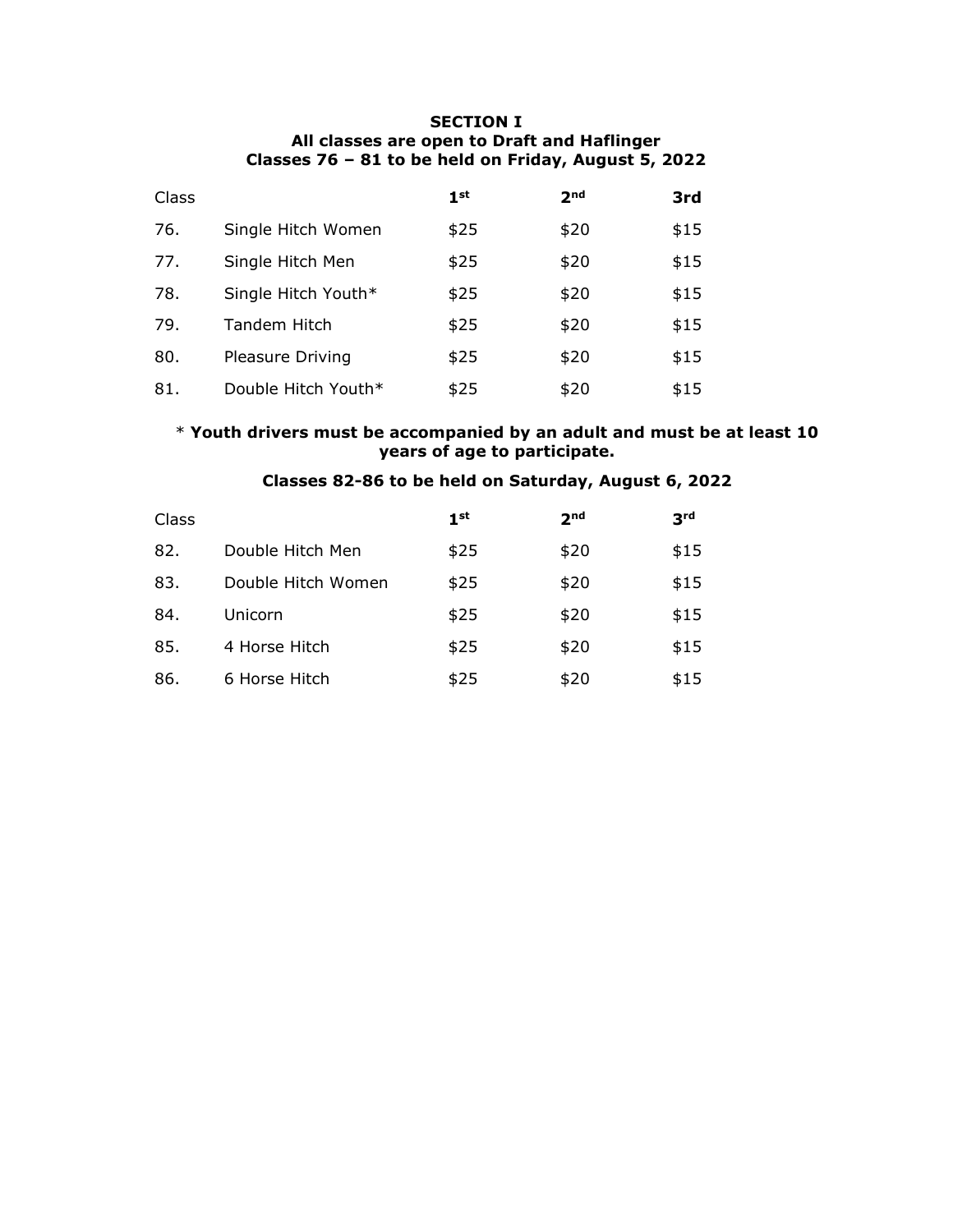### **LIGHT HORSES SUPERINTENDENT Peggy Lloyd 989-670-9933 Stall Superintendent Valorie Liebler 810-366-0278**

### **SHOW DATE Tuesday, August 2, 2022**

- 1. All parties making entries in this department by Sunday, July 31, 8:00 p.m. will pay an entry fee of \$20.00 and a box stall fee of \$10.00. No premiums will be awarded. All stalls need to be cleaned before you leave the fairgrounds.
- 2. **Horses trailered in the day of show must pay \$5 entry fee per class at the announcer stand, on show day.**
- 3. Entries are **limited to two animals** per exhibitor in any one class excluding Halter performance classes.
- 4. Ages of animals and riders shall be computed from December 31, of the current year.
- 5. Exhibitors must present certificate of registry on horse or pony entered in registered class upon request.
- 6. **Animals must be always led to and from wash and exercise areas and ridden only in the arenas.**
- 7. Horses will be released Saturday, August 6, no earlier than 8 p.m.
- 8. Infractions of these and other barn rules directed by the superintendent in charge may result in dismissal of exhibitor and animal from the fairgrounds.
- 9. Horses that are double registered can only be shown under one section.
- 10. Proper attire and exhibitor number must be worn when showing.
- 11. **Enter at your own risk; all owners should have general liability insurance. The fair assumes no liability.**
- 12. We encourage decorating stalls. You are required to remove all material used for decorating, but not before 7:30 p.m. Saturday, August 6.
- 13. Current negative Coggins Test must be on file.

### **DIVISION II – CLOVERBUDS 7 YEAR OLDS AND UNDER CLASSES SECTION 94 – CLOVERBUDS TUESDAY SHOW STARTS @ 9:00 A.M. IN MAKE-UP RING**

### Class

- 100. Showmanship Ribbon
- 101. Lead Line 6 & Under Ribbon
- 102. Western Equitation walk/trot Ribbon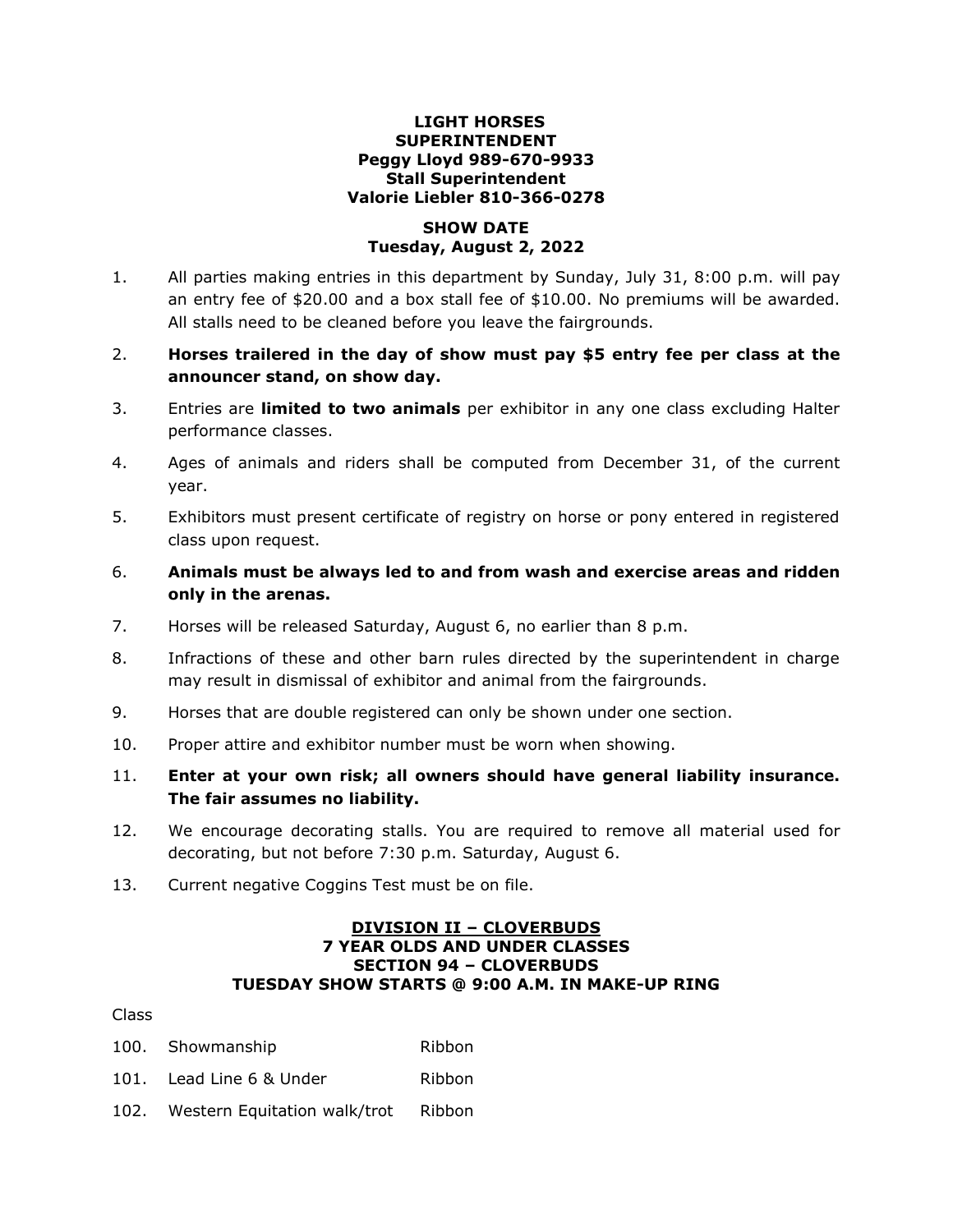- 103. Western Pleasure walk/trot Ribbon
- 104. Cloverleaf Pattern walk/trot Ribbon
- 105. English Equitation walk/trot Ribbon
- 106. English Pleasure walk/trot Ribbon

Sponsored by: Don & Sue Smith

Youth under 7 years of age as of December  $31^{st}$  of fair year cannot show livestock as an individual. Exhibitors must have parent or guardian in ring.

#### **DIVISION III – LIGHT HORSES REGISTERED SECTIONS**

#### **SECTION 95 – HALTER**

#### **TUESDAY, August 2, at 9:00 a.m.**

**\*\*\*Please be aware that many halter classes may not have any entries, therefore many classes may be skipped. Please aware of your class number and be ready!** Class

- 110. Mare
- 111. Gelding
- 112. Pony

### **SECTION 99 - SHOWMANSHIP**

Basis of Showmanship Awards:

- a) horse's appearance 40%
- b) showing the horse 50%
- c) the exhibitor 10%

Class

140. Horse (ages 20 & over)

- 141. Horse (ages 15-19)
- 142. Horse (ages 12-14)
- 143. Horse (ages 8-11)
- 144. Pony (ages 8 & over)
- 145.  $1<sup>st</sup> Year Member/Beginner (Not to have shown in any other Showmanship class)$
- 146. Grand Champion Showmanship Trophy,  $1^{st}$  & 2<sup>nd</sup> Placings from 140-144
- 147. Reserve Champion Showmanship Trophy,  $1^{st}$  &  $2^{nd}$  Placings from 140-144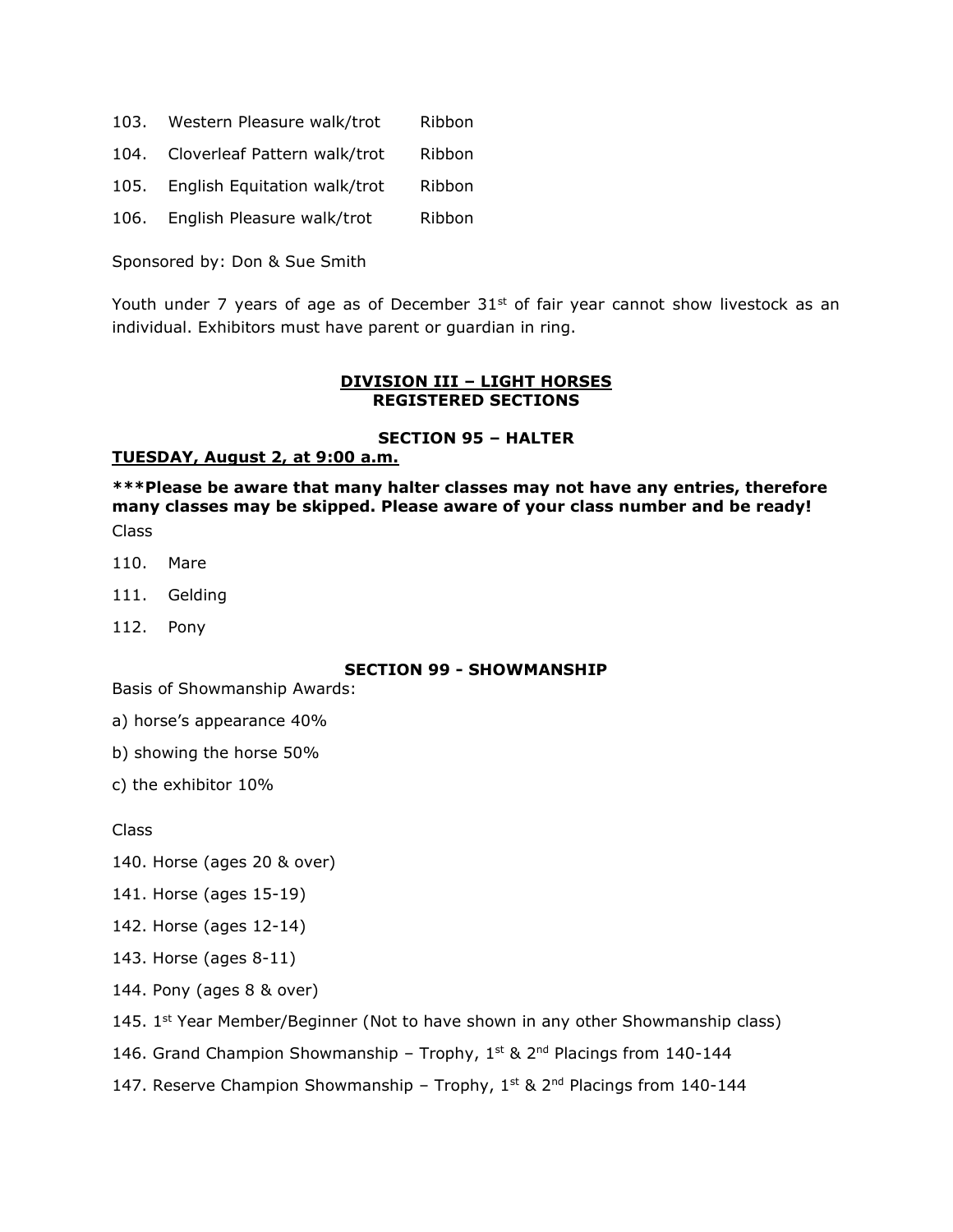### **SECTION 100 – PERFORMANCE Horses 5 years and older must be ridden with a bit.**

Class

- 148. Western Equitation (ages 20 & over)
- 149. Western Equitation (ages 15-19)
- 150. Western Equitation (ages 12-14)
- 151. Western Equitation (ages 8-11)
- 152. Walk/Trot (ages 8-19)
- 153. Walk/Trot (ages 20 & over)
- 154. Pony (ages 8 & over)
- 155. Grand Champion Western Equitation Trophy,  $1<sup>st</sup>$  &  $2<sup>nd</sup>$  Placings from 148-151 & 154
- 156. Reserve Champion Western Equitation Trophy,  $1<sup>st</sup>$  &  $2<sup>nd</sup>$  Placings from 148-151 & 154

### Class

- 157. Western Pleasure (ages 20 & over)
- 158. Western Pleasure (ages 15-19)
- 159. Western Pleasure (ages 12-14)
- 160. Western Pleasure (ages 8-11)
- 161. Pony (ages 8 & over)
- 162. Grand Champion Western Pleasure Trophy,  $1^{st}$  & 2<sup>nd</sup> Placings from 157-161
- 163. Reserve Champion Western Pleasure Trophy,  $1^{st}$  &  $2^{nd}$  Placings from 157-161
- 164. Walk/Trot (ages 8-19)
- 165. Walk/Trot (ages 20 & over)
- 166. Egg and Spoon Horse/Pony (ages 8 & over)
- 167. Trail Horse/Pony (ages 8 & over)
- 168. Bareback Equitation (ages 8 & over)
- 169. Western Reining (ages 8 & over)
- 169a.Ranch Riding (ages 8 & over)

### **WEDNESDAY, August 3, 2022, 9:00 a.m.**

### **SECTION 101 - PERFORMANCE**

Class

170. English Equitation (ages 20 & over)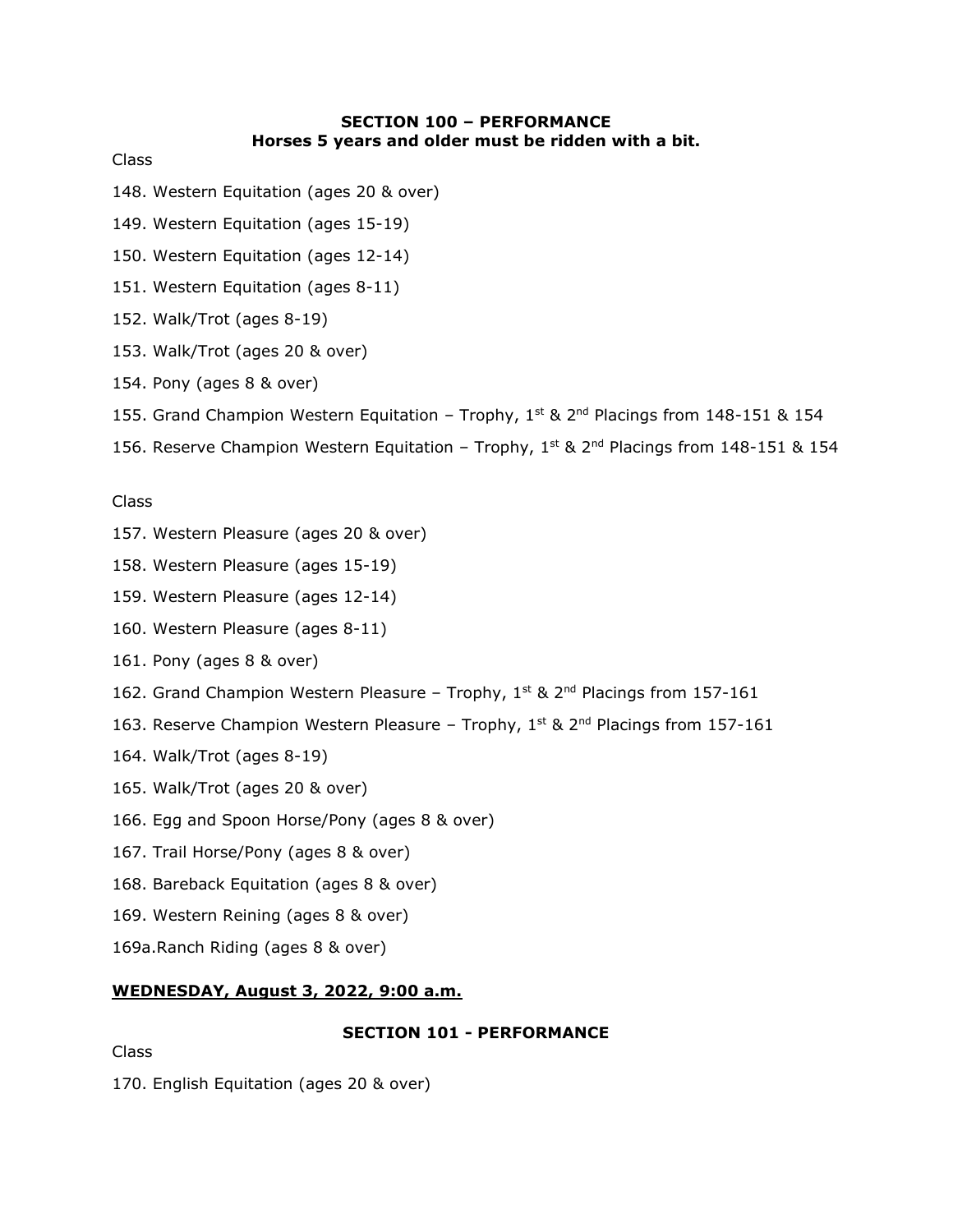- 171. English Equitation (ages15-19)
- 172. English Equitation (ages 12-14)
- 173. English Equitation (ages 8-11)
- 174. Pony Equitation (ages 8 & over)
- 175. Walk/Trot (ages 8-19)
- 176. Walk/Trot (ages 20 & over)
- 177. Grand Champion Trophy, 1<sup>st</sup> & 2<sup>nd</sup> Placings from 170-174
- 178. Reserve Champion Trophy,  $1^{st}$  &  $2^{nd}$  Placings from 170-174
- 179. English Pleasure (ages 20 & over)
- 180. English Pleasure (ages 15-19)
- 181. English Pleasure (ages 12-14)
- 182. English Pleasure (ages 8-11)
- 183. Pony English Pleasure (ages 8 & over)
- 184. Walk/Trot (ages 8-19)
- 185. Walk/Trot (ages 20 & over)
- 186. Grand Championship Trophy,  $1<sup>st</sup>$  &  $2<sup>nd</sup>$  Placings from 179-183
- 187. Reserve Champion Trophy,  $1^{st}$  &  $2^{nd}$  Placings from 179-183
- 188. Working Hunter Over Fences
- 189. Hunter Hack

Class

# **SECTION 102 - GYMKHANA**

- 190. Horse Cloverleaf (ages 20 & over)
- 191. Horse Cloverleaf (ages 15-19)
- 192. Horse Cloverleaf (ages 12-14)
- 193. Horse Cloverleaf (ages 8-11)
- 194. Pony Cloverleaf (ages 8 & over)
- 195. Horse Indiana Flag Race (ages 20 & over)
- 196. Horse Indiana Flag Race (ages 15-19)
- 197. Horse Indiana Flag Race (ages 12-14)
- 198. Horse Indiana Flag Race (ages 8-11)
- 199. Pony Indiana Flag Race (ages 8 & over)
- 200. Horse Keyhole (ages 20 & over)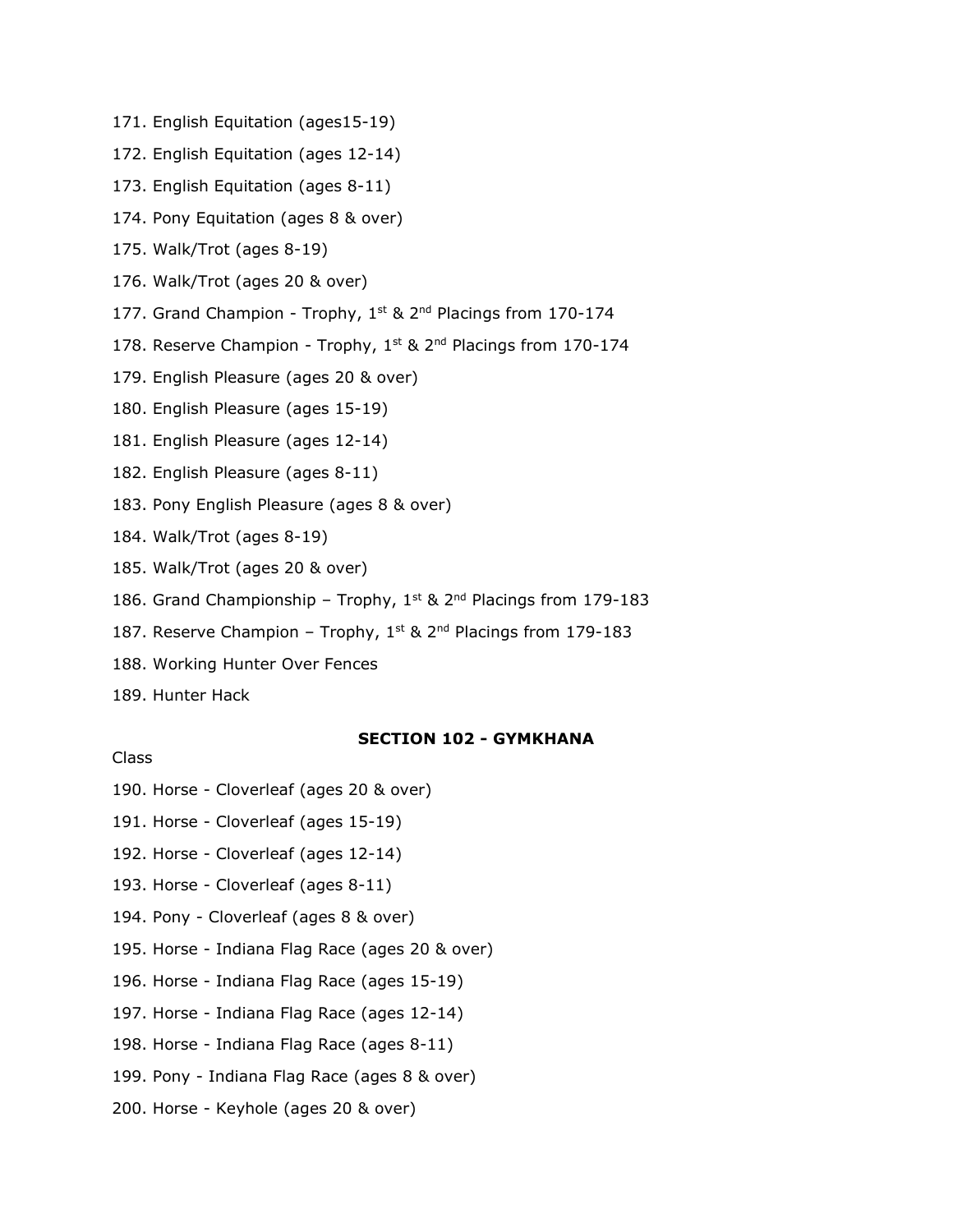- 201. Horse Keyhole (ages 15-19)
- 202. Horse Keyhole (ages 12-14)
- 203. Horse Keyhole (ages 8-11)
- 204. Pony Keyhole (ages 8 & over)
- 205. Horse Speed & Action (ages 20 & over)
- 206. Horse Speed & Action (ages 15-19)
- 207. Horse Speed & Action (ages 12-14)
- 208. Horse Speed & Action (ages 8-11)
- 209. Pony Speed & Action (ages 8 & over)
- 210. Horse Pole Bending (ages 20 & over)
- 211. Horse Pole Bending (ages 15-19)
- 212. Horse Pole Bending (ages 12-14)
- 213. Horse Pole Bending (ages 8-11)
- 214. Pony Pole Bending (ages 8 & over)
- 215. Horse Down & Back (ages 20 & over)
- 216. Horse Down & Back (ages 15-19)
- 217. Horse Down & Back (ages 12-14)
- 218. Horse Down & Back (ages 8-11)
- 219. Pony -Down & Back (ages 8 & over)
- 220. Horse Extreme Flag (ages 20 & over)
- 221. Horse Extreme Flag (ages 15-19)
- 222. Horse Extreme Flag (ages 12-14)
- 223. Horse Extreme Flag (ages 8-11)
- 224. Pony Extreme Flag (ages 8 & over)
- 225. Horse Arena Race (ages 20 & over)
- 226. Horse Arena Race (ages 15-19)
- 227. Horse Arena Race (ages 12-14)
- 228. Horse Arena Race (ages 8-11)
- 229. Pony Arena Race (ages 8 & over)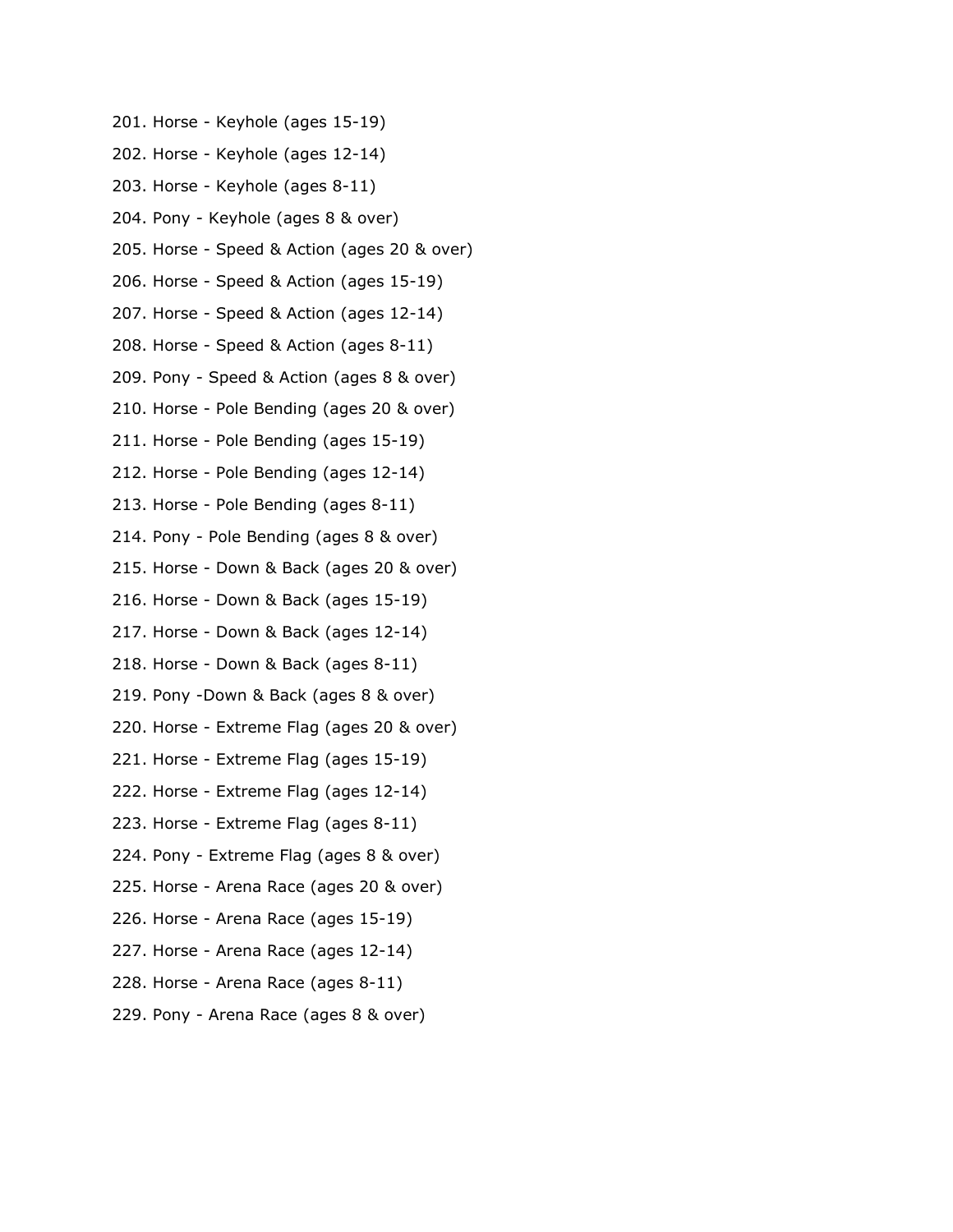# **FAIR & OPEN SHOW HORSE TROPHY SPONSORS**

William J Dempsey III Memorial Marge Dempsey Memorial Summers Trucking Next Level Tattoo Brown's Market – Harbor Beach SJB Show Horses Delange Cutting Horses Campers Haven Sue & Don Smith Sandy Apley Chris & Cory Thick Riley Thick Jacquetta Schipinski Paul & Nicole Osantowski Ryan & Brittany Kirsch Minuteman Metal Works Stephen & Darleen Summers Rebecca DeGrandt Farm & Home TSC Mehner's Jewelry Tom & Amy Gettel Ryan & JoLynn Respondek Meredith Respondek Bad Axe Tire Peggy & Cameron Lloyd Jeff & Rhonda Stone

Liebler's Quarter Horses Charles Anderson Sr. Memorial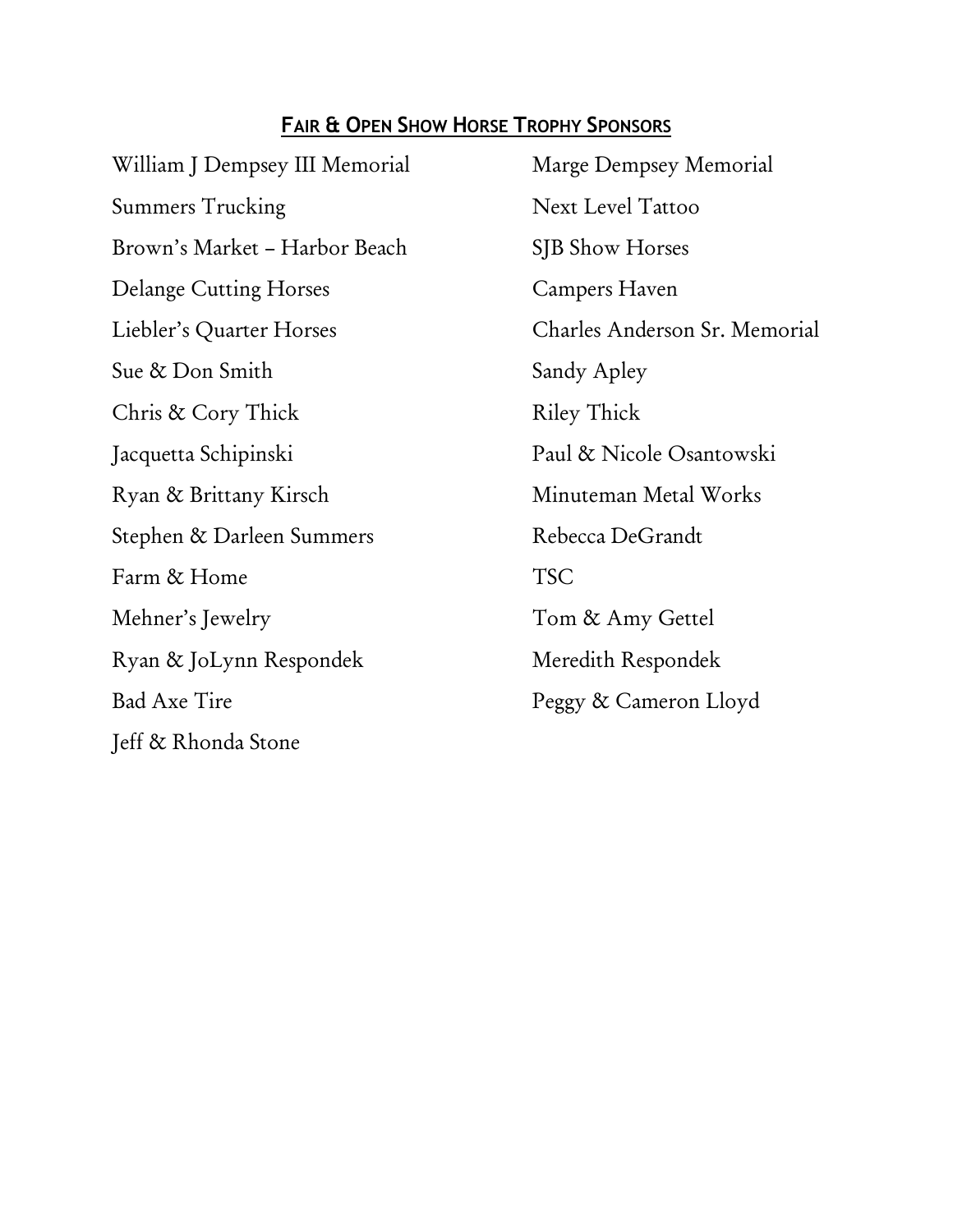#### **DEPARTMENT B - DAIRY**

### **SUPERINTENDENTS Kathy Sneller and Gary Protzman**

### **DAIRY SHOW Tuesday, August 2, at 10:00 a.m.**

Entry fee is \$15 per exhibitor, plus \$2 per stall fee. Entries must be paid in advance by Sunday, July 31, at 9 a.m. at fair office.

- 1. Ages are computed from March 1 and September 1. (Example: junior calf born after March 1, 2022. No calves born after May 1, 2022, can be shown. Detailed ages are indicated in the Youth Dairy Section.)
- 2. A list of entries must be sent to superintendent by June 15, to reserve stall space. (Gary Protzman, 4141 Maxwell Rd., Caseville, MI 48725)
- 3. All cattle are to remain at the fair until 10 p.m. on Saturday.
- 4. 4-H and FFA animals cannot be shown on another exhibitor's entry.
- 5. All animals must have some identification papers to provide age of animal and be available to be checked by the superintendent on the arrival of animals at the fairgrounds.
- 6. 4-H and FFA members can show grade animals in Open Class up to senior yearling that have been identified through the MSU Extension Office identification form which have been verified by a 4-H leader or Vo-Ag instructor two years and older, refer to Rule 5.
- 7. Entries in each department are to be listed on separate sheets with complete address and zip code.
- 8. A per head fee of \$2 to cover stall space is required. All entries and all stall rental fees must be paid in advance to qualify for exhibiting.
- 9. Dairy Exhibits open to Huron County Residents Only.
- 10. Each exhibitor will be limited to 2 animals in one class.

### **SECTION 105 – HOLSTEIN FRIESIAN SECTION 106 – PROTEIN BREED (Purebred) SECTION 107 – ALL BREEDS (Classes 245-250)**

#### **ALL SECTIONS**

| Class 1 2 3 4                                              |                                                                                 | 5. | 6 7 | -8 | 10 |
|------------------------------------------------------------|---------------------------------------------------------------------------------|----|-----|----|----|
| 225. Spring Heifer Calf (Mar. 1, 2022 - May 31, 2022)      |                                                                                 |    |     |    |    |
|                                                            | $$4.00$ $$3.20$ $$2.80$ $$2.40$ $$2.00$ $$1.60$ $$1.20$ $$0.80$ $$0.60$ $$0.40$ |    |     |    |    |
| 226. Winter Heifer Calf (Dec. 1, 2021 - Feb. 28, 2022)     |                                                                                 |    |     |    |    |
|                                                            | $$4.00$ $$3.20$ $$2.80$ $$2.40$ $$2.00$ $$1.60$ $$1.20$ $$0.80$ $$0.60$ $$0.40$ |    |     |    |    |
| 227. Fall Heifer Calf (Sept. 1, 2021 - Nov. 30, 2021)      |                                                                                 |    |     |    |    |
|                                                            | $$4.00$ $$3.20$ $$2.80$ $$2.40$ $$2.00$ $$1.60$ $$1.20$ $$0.80$ $$0.60$ $$0.40$ |    |     |    |    |
| 228. Summer Yearling Heifer (June 1, 2021 - Aug. 31, 2021) |                                                                                 |    |     |    |    |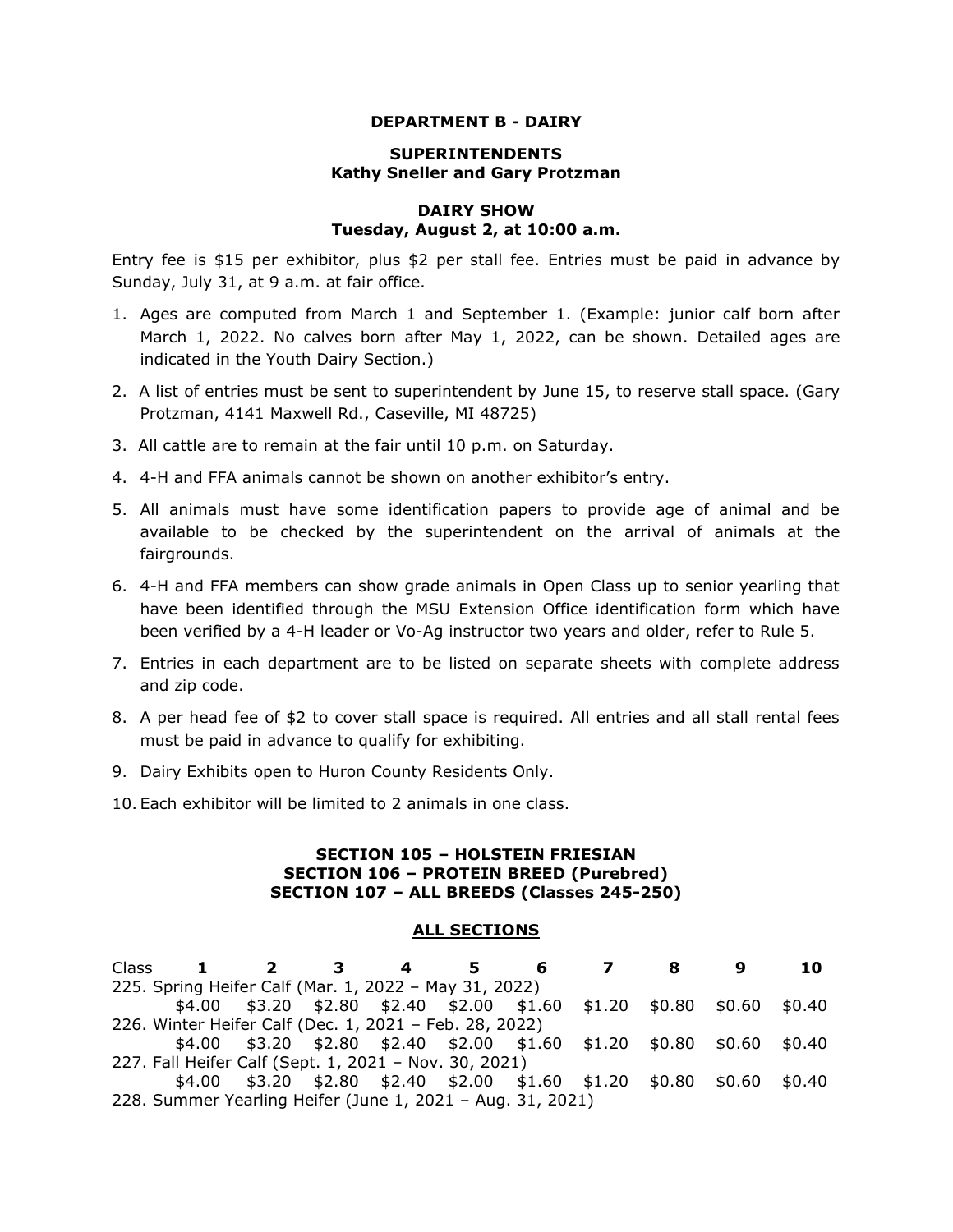\$5.60 \$4.80 \$4.00 \$3.20 \$2.80 \$2.40 \$2.00 \$1.60 \$1.20 \$0.80 229. Spring Yearling Heifer (Mar. 1, 2021 – May 31, 2021) \$4.80 \$4.00 \$3.20 \$2.80 \$2.40 \$2.00 \$1.60 \$1.20 \$0.80 \$0.40 230. Winter Yearling Heifer (Dec. 1, 2020 – Feb. 28, 2021) \$5.60 \$4.80 \$4.00 \$3.20 \$2.80 \$2.40 \$2.00 \$1.60 \$1.20 \$0.80 231. Fall Yearling Heifer (Sept. 1, 2020 – Nov. 30, 2020) \$5.60 \$4.80 \$4.00 \$3.20 \$2.80 \$2.40 \$2.00 \$1.60 \$1.20 \$0.80 232. Junior Champion Female 233. Junior Reserve Champion Female 234. Junior Two-Year-Old Cow (Mar. 1, 2020 – Aug. 31, 2020) \$5.60 \$4.80 \$4.00 \$3.20 \$2.80 \$2.40 \$2.00 \$1.60 \$1.20 \$0.80 235. Senior Two-Year-Old Cow (Sept. 1, 2019 – Feb. 28, 2020) \$5.60 \$4.80 \$4.00 \$3.20 \$2.80 \$2.40 \$2.00 \$1.60 \$1.20 \$0.80 236. Three-Year-Old Cow (Sept. 1, 2018 – Aug. 31, 2019) \$7.20 \$6.00 \$4.80 \$4.00 \$3.60 \$3.20 \$2.40 \$2.00 \$1.60 \$1.20 237. Dry 3 & 4 –Year- Old Cow (Sept. 1, 2017 – Aug. 31, 2019) \$7.20 \$6.00 \$4.80 \$4.00 \$3.60 \$3.20 \$2.40 \$2.00 \$1.60 \$1.20 238. Four-Year-Old Cow (Sept. 1, 2017 – Aug. 31, 2018) \$7.20 \$6.00 \$4.80 \$4.00 \$3.60 \$3.20 \$2.40 \$2.00 \$1.60 \$1.20 239. Aged Cow (Born before Sept. 2017) \$7.20 \$6.00 \$4.80 \$4.00 \$3.60 \$3.20 \$2.40 \$2.00 \$1.60 \$1.20 240. Dry Aged Cow (Born before Sept. 2017) \$7.20 \$6.00 \$4.80 \$4.00 \$3.60 \$3.20 \$2.40 \$2.00 \$1.60 \$1.20 241. Sr. Champion Female 242. Sr. Reserve Champion Female 243. Grand Champion of Breed 244. Reserve Champion of Breed

#### **Section 107**

245. Grand Champion of Dairy Show 246. Reserve Champion of Dairy Show 247. Dam and Daughter \$3.60 \$3.20 \$2.80 \$2.40 \$2.00 \$1.60 \$1.20 \$0.80 \$0.40 248. Produce of Dam \$3.60 \$3.20 \$2.80 \$2.40 \$2.00 \$1.60 \$1.20 \$0.80 \$0.40 249. Best Uddered Cow \$3.60 \$3.20 \$2.80 \$2.40 \$2.00 \$1.60 \$1.20 \$0.80 \$0.40 250. Exhibitor's Herd (Any 3) \$4.80 \$4.00 \$3.20 \$2.40 \$2.00 \$1.60 \$1.20 \$0.80 \$0.40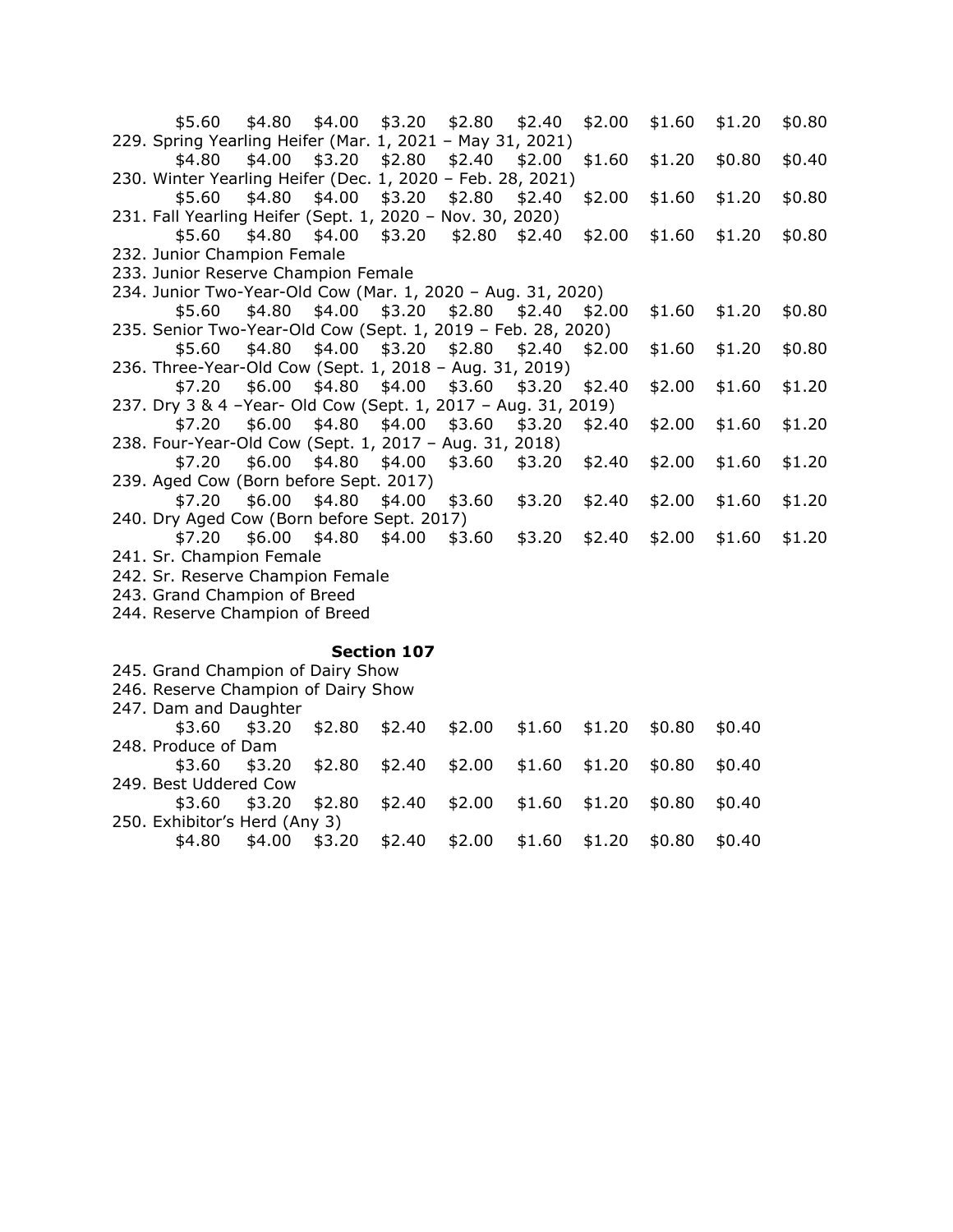## **DEPARTMENT F – ADULT Exhibits, 20 YEAR OLDS AND OLDER**

### **DIVISION I SUPERINTENDENT Linda Schumacher**

- 1. Eligibility All Classes in this Department are open to adult's ages 20 and older.
- 2. All Huron Community Entry Forms Premium Statements must be complete with address and exhibitor number and **turned into the Fair Office, Fairgrounds, before 6 p.m. on Thursday, June 23, 2022.**
- 3. Adults will pay an annual \$20 administrative fee to the Huron Community Fair when turning in their Premium Statements. (4-H Volunteers are exempt from this fee.)
- 4. All adults paying the annual administrative fee will receive a Fair Pass for the week of the Fair.
- 5. All entries must be owned/made by the exhibitor and not shown at previous fairs or other county fairs.
- 6. Adults can enter TWO projects per class in this Division.
- 7. **All nonperishable exhibits must be in the 4-H and FFA Building, Thursday, July 28, between 12 noon and 7 p.m.** These exhibits will be judged on Friday.
- 8. **Foods, plants (indoor/outdoor), flowers, vegetables & crops must be brought in between 5 p.m. and 8 p.m. on Monday, August 1, or between 8 a.m. and 9 a.m. on Tuesday, August 2.**
- 9. The 4-H and FFA Building will be open to the public August 1-5 from 11 a.m. to 9 p.m.; and on Saturday, August 6, from 11 a.m. to 7:30 p.m.
- 10.**Exhibits in the 4-H and FFA Building will be released on Saturday, August 6, between 8 p.m. and 9 p.m.** After 9 p.m. on Saturday, the 4-H Building will be open only under the supervision of the fair management. (If you cannot be there on Saturday night to pick up your items, please plan with other families to pick up projects.)
- 11.ALL ENTRIES ARE EXHIBITED AT THE EXHIBITOR'S OWN RISK.

### **SECTION 140 – Food and Nutrition**

### **Scratch no mixes**

#### Class

|      | 400. Cakes (3 unfrosted 2" squares). | Ribbon |
|------|--------------------------------------|--------|
|      | 401. Cookies (3).                    | Ribbon |
| 402. | Brownies/Bar Cookies (3).            | Ribbon |
| 403. | Breads, Rolls, etc. (1/3 loaf).      | Ribbon |
|      | 404. Pies (4" wedge).                | Ribbon |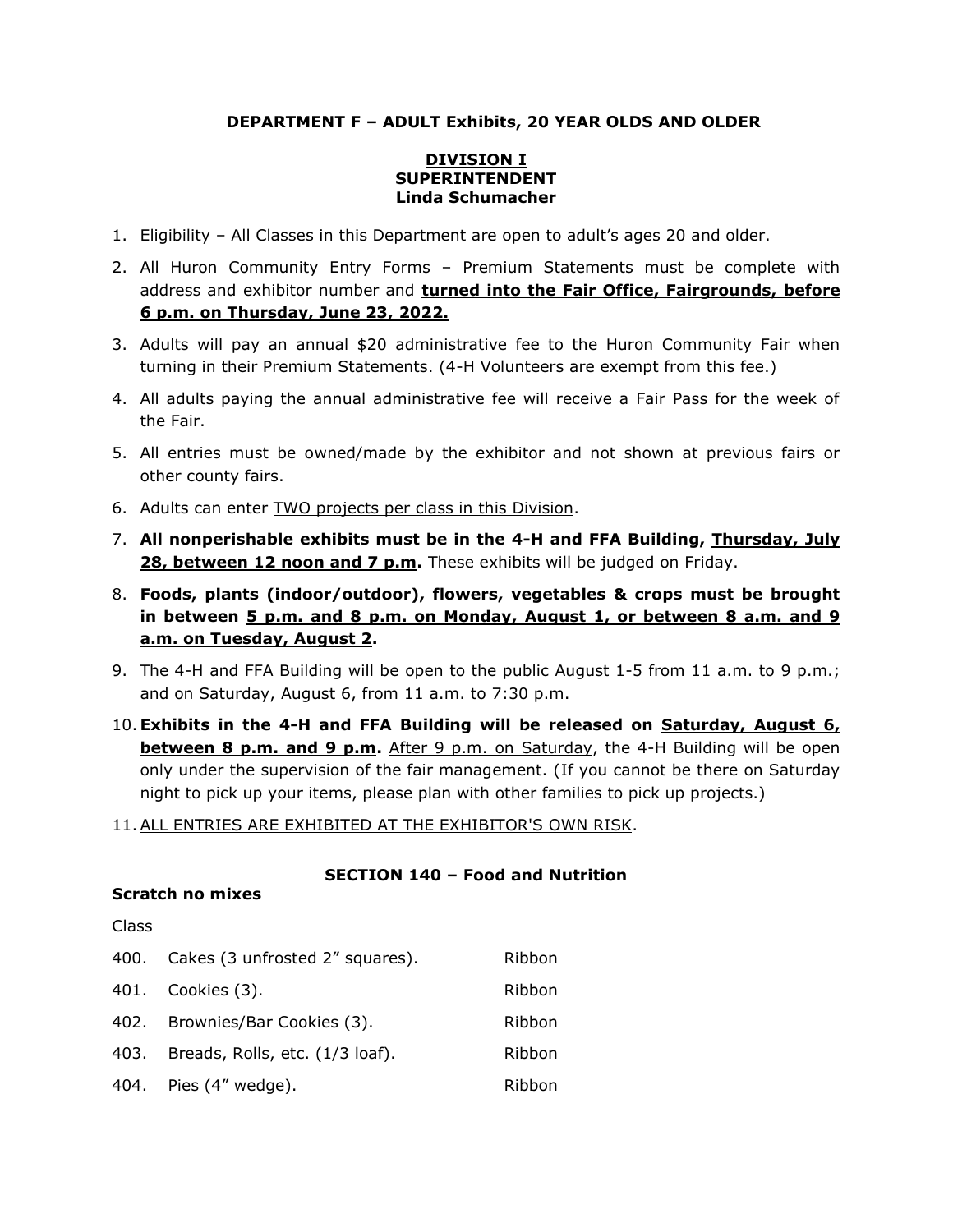| 405. Decorated Cakes.       | Ribbon |
|-----------------------------|--------|
| 406. Canning (3 Varieties). | Ribbon |

# **SECTION 141 – Gardening and Crops**

# Class

| 407. | Indoor/Outdoor Plants (Identity of plant). Ribbon |        |
|------|---------------------------------------------------|--------|
| 408. | Home Gardening (1 box of 5 or more).              | Ribbon |
| 409. | Flower Arrangements.                              | Ribbon |
|      | 410. Cut Flowers (Identity of plant).             | Ribbon |
| 411. | Roses (1 bloom with foliage).                     | Ribbon |
|      | 412. Crops (sheaf, vines, stalks, or slice).      | Ribbon |

### **SECTION 142 – Crafts and More**

# **No Kits Allowed**

### Class

| 413. | Ceramics.                             | Ribbon |
|------|---------------------------------------|--------|
| 414. | Crafts.                               | Ribbon |
| 415. | Holiday Craft.                        | Ribbon |
| 416. | Creative Craft.                       | Ribbon |
| 417. | Fine Arts (drawings, paintings etc.). | Ribbon |
| 418. | Woodworking.                          | Ribbon |
| 419. | Recycling.                            | Ribbon |
| 420. | Scrapbooking.                         | Ribbon |
| 421. | Photography.                          | Ribbon |
| 422. | Any Other Item (not listed above).    | Ribbon |

# **SECTION 143 – Miscellaneous Yarn and Thread**

# Class

| 423. Sewn Article. | Ribbon |
|--------------------|--------|
| 424. Quilting.     | Ribbon |
| 425. Knitting.     | Ribbon |
| 426. Crocheting.   | Ribbon |